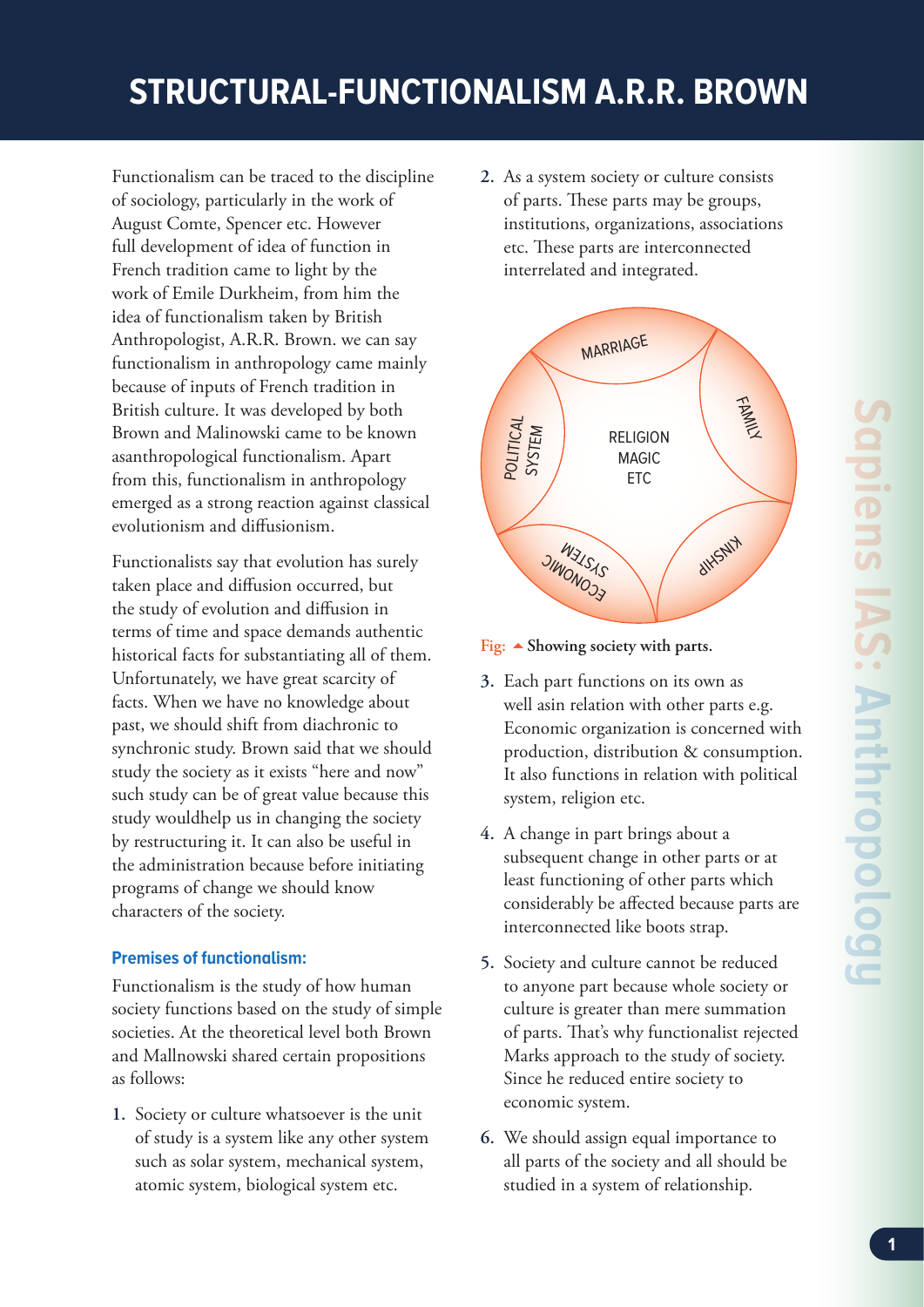**7.** Since it is here and now study of how society functions, field work became the central method of functional inquiry.

#### **RADCLIFFE BROWN:**

#### **Brief history:**

Radcliffe Brown was a student of W.H. Rivers who was initially an evolutionist and later he became diffusionist. As a student of Rivers, he

studied Andamanese. He saw them practicing nuclear family and monogamy despite being savage. According to Morgan, an American classical evolutionist monogamy and nuclear family are the characteristics of civilization. As a result, he quit evolutionism. Moreover, he also came to know that the explanation of diffusionist at some places was based on conjecturalism. At the same time, he was influenced by functionalist school of sociology. Consequently, he started studying society as it is existing "here and now". The knowledge of such study can be used in administration and socio-economic development. Thus, he became the founding father of functionalism in Britain.The "Andamanese Islander" first work of Brown published in 1922 which was functionalist in orientation and this is regarded as beginning of anthropological functionalism in Britain.

#### **Premises of Brown's functionalism:**

Brown was heavily influenced by Emile Durkheim, a functionalist in sociology. But he did not follow all the ideas of Durkheim. At places he brought about certain modification. However, his structural functional approach is really an extension of some Emile Durkheim's ideas.A complete sociological explanation about society and culture consist of 2 parts **firstly, casual historical explanation and secondly, functional explanation**. The first part includes evolutionism and diffusionism which are historical if data regarding evolution and diffusion of society and culture are not available one should continue with functional explanation.

Durkheim defined functionalism as a **contribution a part makes to the whole for maintenance and welfare of society**. The contribution is for the continuation of society. But why does the part work? Durkheim said that every society has needs and unless these needs are met, the society will not be able to continue. Hence, each part of the society carries out activities so that needs are fulfilled, and societiescan continue and survive.

Brown broadly agreed the idea, but he did not prefer the use of term **need**. He said that



**Fig: Showing social functioning**